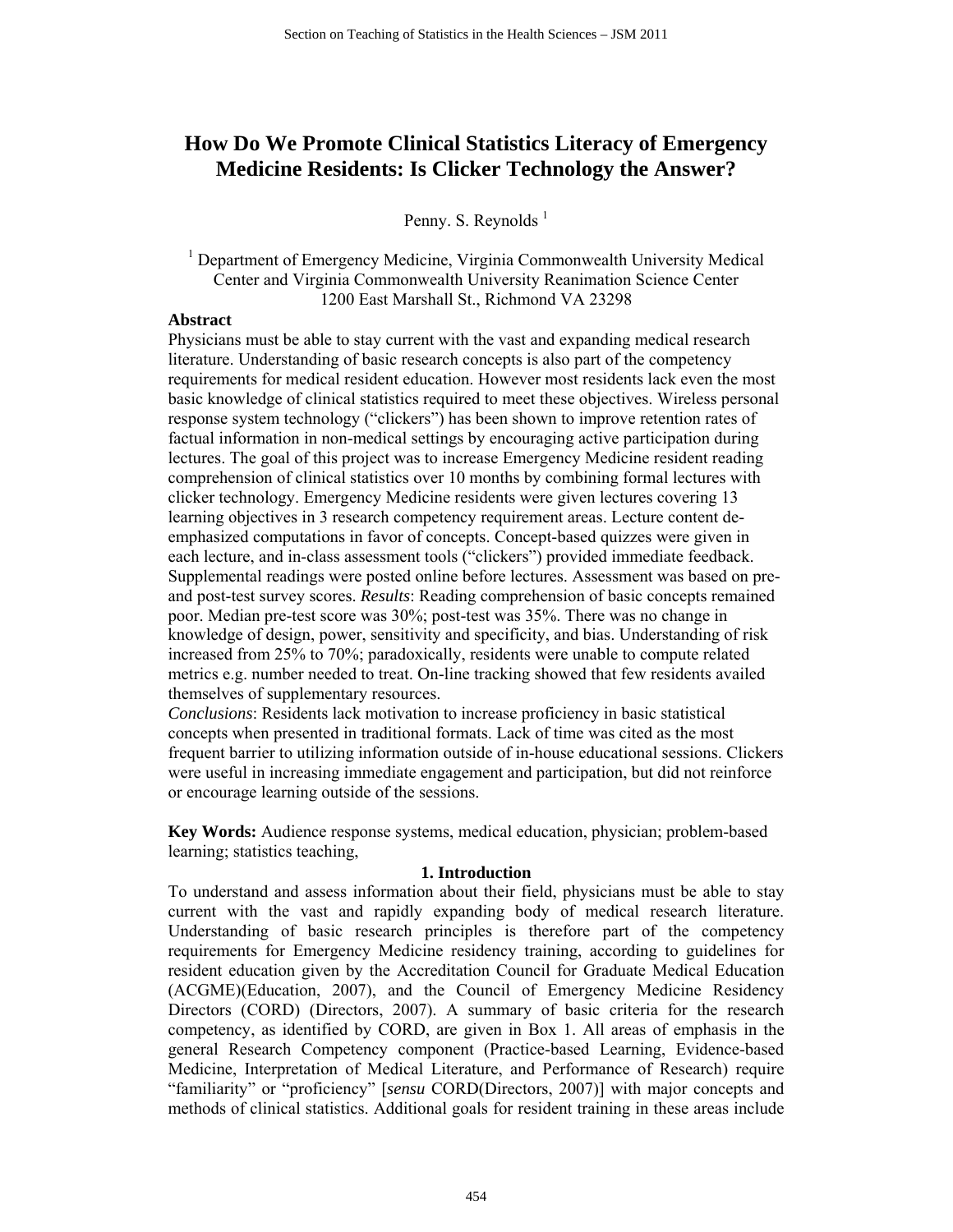development of "self-directed, life-long learners", and the ability to perform "evidencebased practice". Skill sets to be developed include the ability to 'locate, critically appraise, and assimilate evidence' from clinical studies, and the application of 'knowledge of study designs and statistical methods to the appraisal of clinical studies and other information on diagnostic and therapeutic effectiveness'.

# *Box 1*. **Research competency areas identified by CORD for medical resident education**

- Identify major study designs (randomized controlled clinical trial, casecontrol, cohort, cross-sectional, case studies),  $\&$  list the advantages  $\&$ disadvantages of each.
- Identify the necessary conditions for study reliability  $\&$  validity: randomization, blinding, allocation, Intention-to-treat analysis .
- Risk: Define & interpret odds ratio, relative risk/risk ratio. Determine strength of evidence for risk factors.
- Identify principles of statistical hypothesis testing: null  $\&$  alternative hypotheses; alpha, beta, & statistical power; type I & type II errors as they relate to sample size & variance.
- Define major variable types: interval, ordinal, nominal, discrete, binary, continuous.
- Define & calculate summary statistics for continuous data: mean, median, mode, standard deviation, standard error, variance.
- Identify principles of summarizing non-continuous data; perform simple calculations.
- Statistical tests: t-test, paired t-test, analysis of variance, chi square, Fisher exact test, & non-parametric tests.
- Distinguish between statistical  $&$  clinical significance.
- Diagnostic tests: Define Incidence/prevalence, sensitivity, specificity, positive predictive value, & negative predictive value. Given a patient case scenario, be able to interpret probabilistic & frequentist statements in terms a patient can understand.
- Measures of association: Compare & contrast correlation & regression, & context for use. Distinguish between independent & dependent variables.
- Simple survival analyses (Kaplan-Meier, Cox proportional hazards): identify and interpret.

## **1.1 Barriers**

Barriers to implementing these admittedly ambitious programme goals can be categorised in terms of objectives, motivation, and preparation, and institutional support. First, the three levels of competency defined by CORD - "Mastery", "Proficiency", Familiarity" are designed for assessing clinical competencies in the management of acute illness and injury, plus associated cognitive and motor skills. However it could be argued that the primary goal of the clinical research component should be directed towards establishing statistical literacy (Gal, 2003), rather than statistical competence per se; therefore the aims, tools, and skill sets to be developed will differ.

The second barrier – lack of motivation – arises from the severe time constraints on residents and competing education goals for the resident education curriculum. The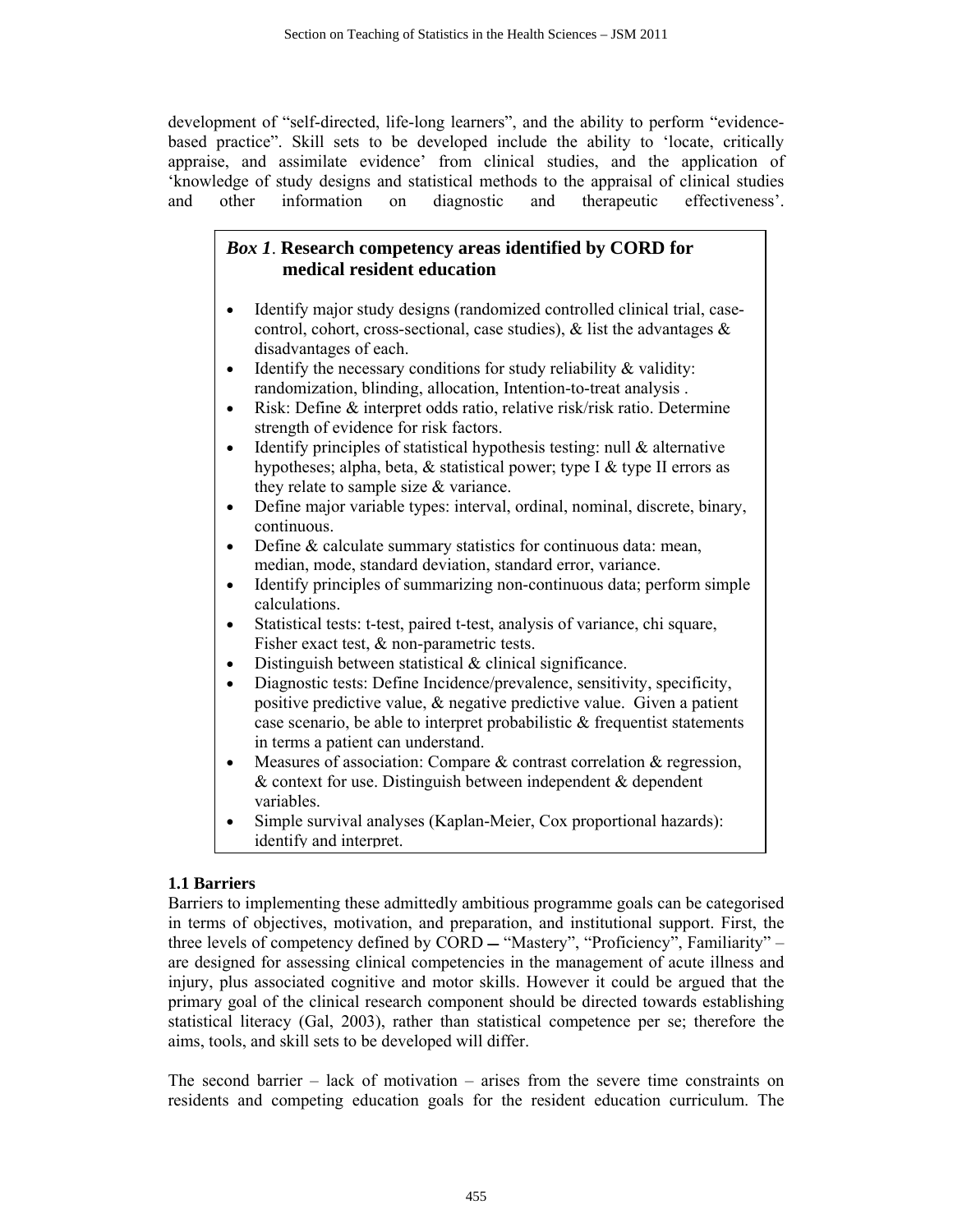research component tested in board exams is small and therefore penalties for not knowing the prescribed information are minimal. There are simply far more important items to be mastered in the residency curriculum relating more directly to medical practice. Many residents have negative associations with statistics; attitudes vary from dislike to terror (*personal communications*).

The third barrier – inadequate preparation – results from residents lacking even basic knowledge of clinical statistics. Formal training in statistics is minimal, usually early in the curriculum, and therefore information is forgotten by entry into residency. A recent anonymous cross-sectional survey of 277 residents in 11 internal medicine residency programs across Connecticut showed that at least 95% felt that it was "important to understand statistical concepts", nevertheless the median knowledge scores tested at 39% across all subject areas described as necessary for research competency. Almost 40% of those surveyed had no prior biostatistics training; knowledge scores tended to decrease with successive years since medical school graduation (Windish et al., 2007). There is likely to be minimal understanding or retention of complex statistical information if background preparation is lacking.

Finally institutional support for biostatistics training for residents is somewhat unstructured. During residency, the research competency is usually addressed through journal clubs. Journal club format consists of monthly gatherings to review papers relevant to clinical practice; 'statistical education' is provided by input from attending faculty. Because this model is unstructured, infrequent, & informal, there was little or no communication, understanding, or retention of complex statistical concepts. In past years, the clinical research requirement was also addressed through a two-hour lecture given once yearly to incoming interns at the beginning of the two-week intern orientation period. Because there are typically over 20 participants in any one session, and conference sessions are 8 or more hours per day, time limitations and fatigue often prevented full participation by every individual or complete discussion of complex topics. Consequently, even though time was allowed for questions, residents complained that they still could not understand specific topics. Retention of difficult concepts, such as sensitivity & specificity & interpretation of risk was minimal.

### **1.2 Closing the gap: Past methods and a proposed remedy**

As previous instructional strategies were inadequate to cover the CORD requirements, a more intensive lecture series was proposed, to take place within the weekly in-house educational sessions. Because audience participation during lectures has been demonstrated to increase with the use of compact electronic wireless classroom performance, or personal response, systems ("clickers"), it was proposed to incorporate this system into the teaching of medical statistics. Increased active audience involvement has been shown with personal response systems; clicker use has been demonstrated to result in improved information retention in non-medical settings (Slain et al., 2004; Wit, 2003; Wood, 2004), and is finding increased use in medical schools (Schackow et al., 2004).

#### **2. Methods**

### **2.1 Project design**

I conducted a prospective before and after study to measure change in clinical statistics knowledge resulting from resident exposure to an intensive clinical statistics lecture series. This project was conducted at a university-affiliated emergency medicine residency training program in a Level I trauma medical center located in Richmond VA.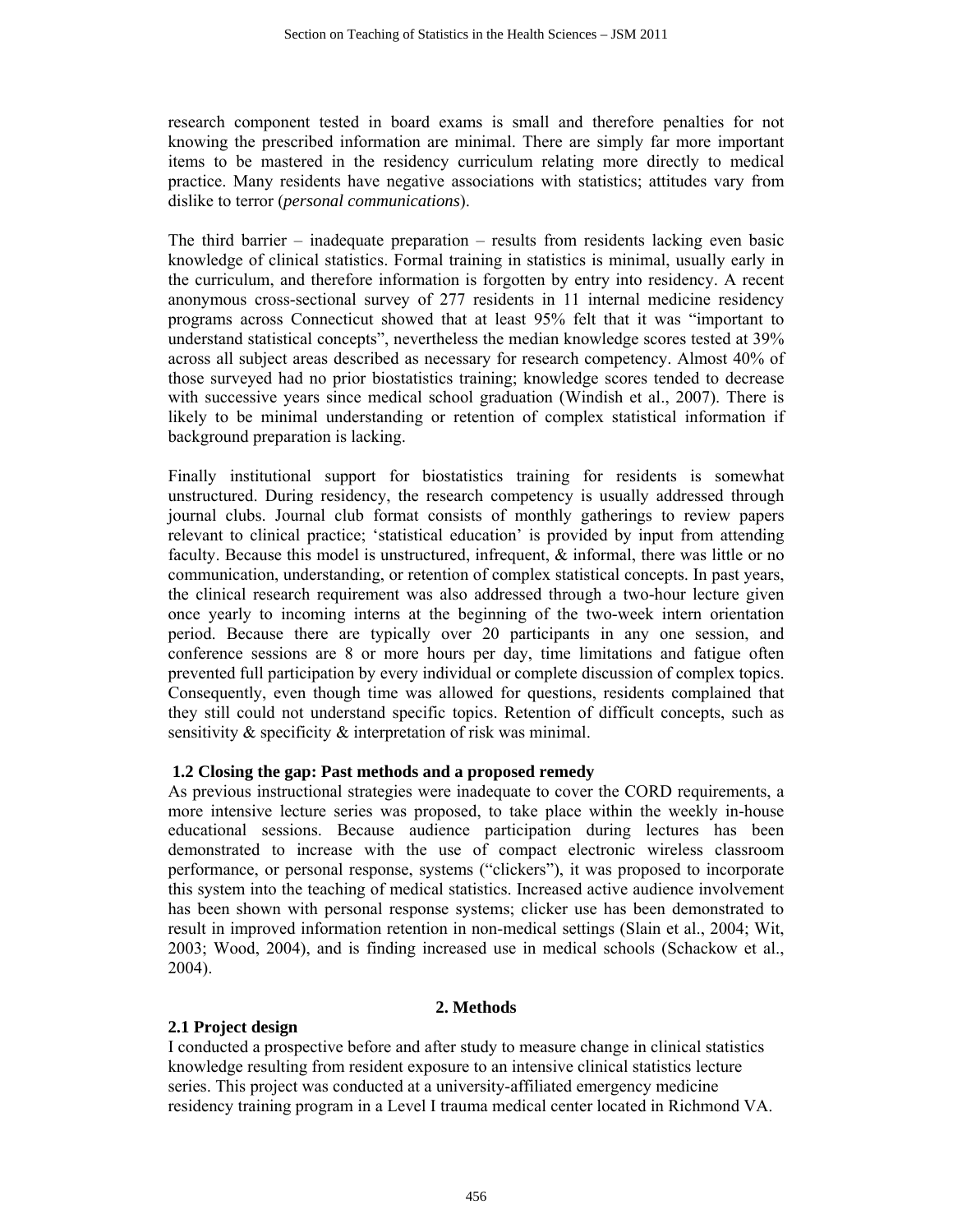The study involved 25-30 emergency medicine residents at our institution. Each month, a 1-hour lecture topic from the clinical research competency requirements list was presented in the regular weekly in-house education sessions. All lectures were presented using the Classroom Performance System™ (CPS™; eInstruction®, Denton, TX) integrated with Powerpoint presentation software (Microsoft); each participant was provided with a [CPS Pulse™](http://www.einstruction.com/products/student-response-systems/cps-pulse) handheld response device. Supplementary material (lecture material, Powerpoint slides, reference articles, lecture notes) was posted on Blackboard.

#### **2.2 Assessment format**

Three assessment metrics were measured: pre-test-post-test scores; topic-specific assessments, and resource use assessment. All residents attending the in-house conference were given a pre-intervention assessment quiz adapted from Windish et al. (2007). Questions were modified to reflect content relevant to emergency medicine practice. A post-assessment quiz was administered after the completion of the series at the end of the residency year.

Topic-specific assessments were performed during each lecture. Multiple choice questions were interspersed throughout each lecture in pre-test/post-test format; one or two pre-test questions preceded brief instructional content, which in turn was followed by several post-test questions. Quiz questions were based primarily on *BMJ Statistics Endgames* material by Philip Sedgwick, modified for emergency medicine relevance. Instructional content consisted of 15-30 minutes explanation of new concepts and/or simple computations. Audience members keyed in their best answer using their CPS keypad and tallied results were displayed anonymously. Resident use of supplementary resource material was tracked by the number of Blackboard web hits.

#### **3. Results**

**3.1. Resident characteristics.** Nearly all respondents in this survey reported receiving some biostatistics training during college or medical school. However of these, 69% had less than 40 hours of formal instruction; generally this consisted of a 2 week course in epidemiology, given in the first year of medical school. Only 3 individuals had at least a semester course in college.

Nearly all respondents agreed or strongly agreed that understanding biostatistics was essential to understanding the clinical literature (95%). However, at least half (50%) stated that lack of time was the primary barrier to reading and understanding the literature, while a further 40% reported uncertainty as to whether or not to believe research results. The second–ranked barrier to understanding was stated as 'the statistical gobledegook' (48%). In this survey, residents reported that reading journal abstracts (rather than the entire journal article) was their primary method of keeping current (55%), followed by opinion pieces in leading journals (30%), and talks at meetings (15%). Interestingly, none reported using alternative methods of obtaining clinical information, such as various media outlets or pharmaceutical representatives.

**3.2 Knowledge of statistical methods.** Overall test results were disappointing. Pre-test median scores were 31%; post-test medial scores were 35%; scores ranged from 10% to 85%. In common with the Windish et al. study, residents scored highest in recognition of blinding (80%), systematic bias (75%) and interpretation of relative risk (75%). Understanding of power, sensitivity and specificity, and bias were generally poor, and did not change between pre-test and post-test scores. Residents were least able to correctly interpret odds ratio, the meaning of a P-value, or differences between case-control and cohort studies ( $\leq 10\%$ ). Understanding of risk increased from 25% to 70%; paradoxically,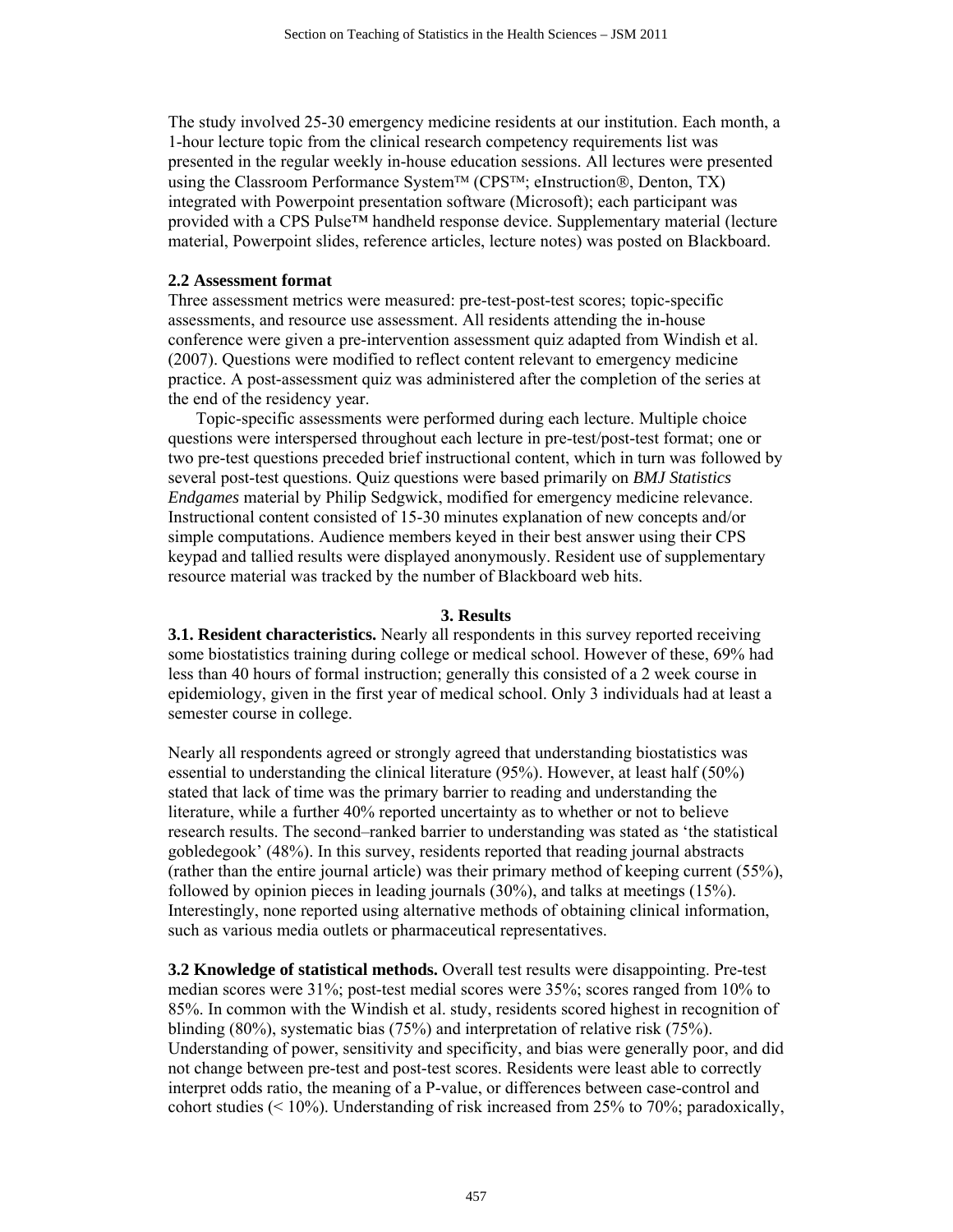residents were unable to compute related metrics e.g. number needed to treat (5%). Online tracking showed that very few residents availed themselves of supplementary resources outside of instructional sessions.

**3.3 Simple statistical literacy tests.** In-class mini-quiz results assessed by clickers were extremely useful for tailoring and modifying instructional input to match the needs of the participants. For example, the concepts involved in diagnostic tests are notoriously difficult for many clinicians to grasp (Gigerenzer et al., 2007; Loong, 2003). The lecture on this topic was constructed in three parts: a brief case study with a multiple-choice question involving calculation of positive predictive value; a brief 5-minute presentation of working definitions of the key terms, and a participant mini-quiz on three simple tests of probability. Each section was assessed by a multiple-choice question involving either comprehension of terms or simple calculations. At the end of the section the initial case study question was repeated. Initially nearly all residents (24/25) were unable to calculate positive predictive value from the presented information. There was good comprehension of the meanings of key definitions (sensitivity, specificity, prevalence, etc.). However, resident understanding of the concepts of basic probability was surprisingly poor. Residents were presented with three questions involving simple calculations: expected number of heads in a fair coin toss, converting a percent to a proportion, and converting a proportion to a percent [Box 2; adapted from (Schwartz et al., 1997)].

**Box 2. Testing resident comprehension of basic probability concepts. Questions were adapted from (Schwartz et al., 1997) .** 

**1. Basic probability** 

Imagine that you flip a coin 1000 times. *How many times* would you expect the coin to come up heads? \_\_\_\_\_ times out of 1000

#### **2. Convert a percent to a proportion**

 A person taking a given drug has a 1% chance of having an allergic reaction. If 1,000 people take this drug, *how many* would you expect to have an allergic reaction? person(s) out of 1000

#### 3. **Convert a proportion to a percent**

A person taking a given drug has a 1 in 1000 chance of an allergic reaction. What *percent* of people taking this drug will have an allergic reaction?  $\frac{1}{2}$ 

The percentage of participants giving correct answers to these questions was expected to be 100%, 90% and 75% for the three respective questions, based on data presented in (Gigerenzer et al., 2007) for physicians. However, clicker-based assessments were 95%, 67%, and 25%, much lower than expected, although in agreement with results obtained from a nationally-representative sample of American adults with some college education [Schwartz and Woloshin 2000 unpublished, reported in (Gigerenzer et al., 2007)]. Remedial material could therefore be directed towards developing skill sets in basic calculations before tackling the more complex calculations required for solving the case study problem. At the end of the session, the majority of participants (80%) were able to correct compute the positive predictive value for the case-based scenario presented initially.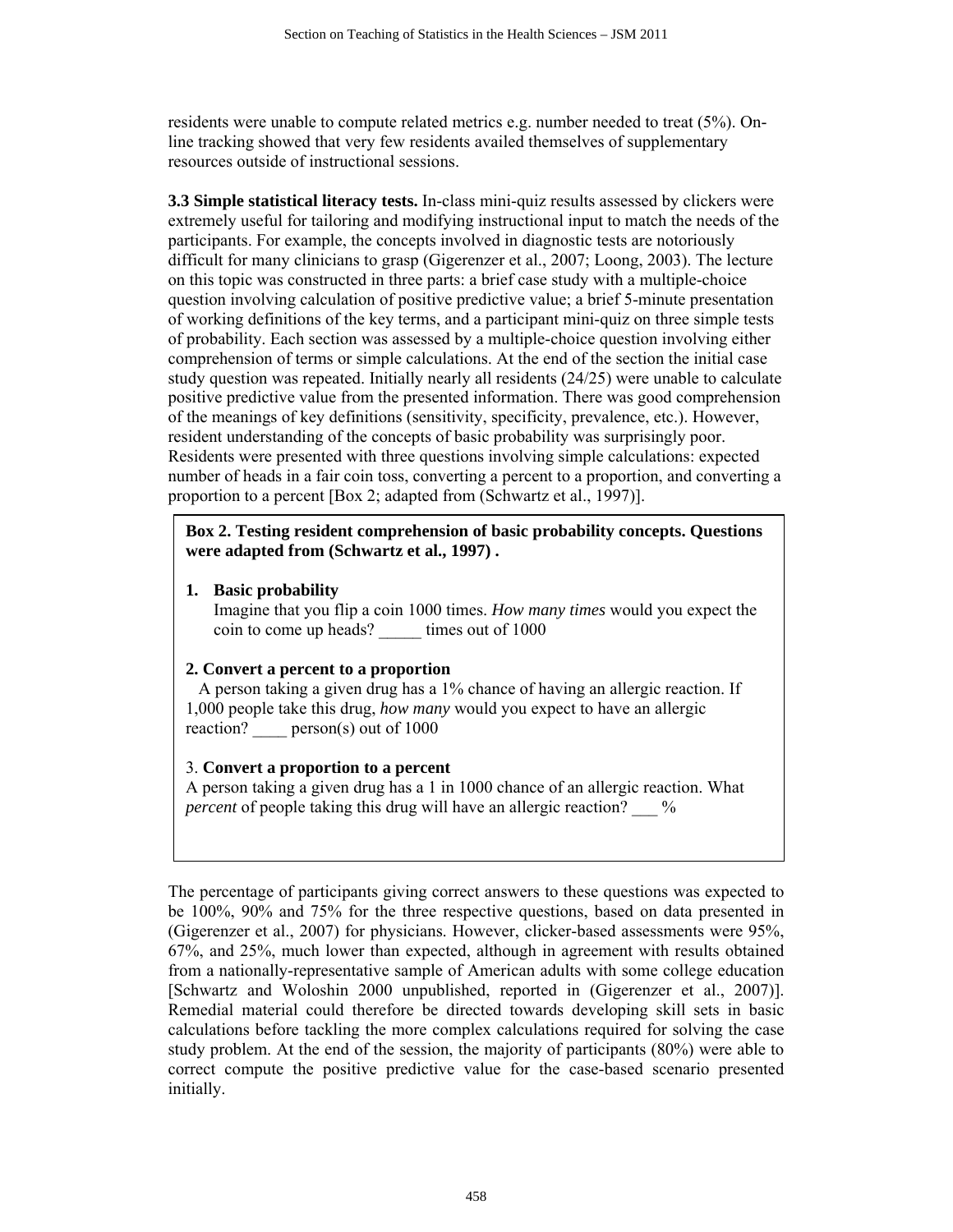Participants reported that they enjoyed the anonymity of clicker-based response systems and encouraged their participation more than being singled out class could.

#### **4. Conclusions**

Little Jack Horner Sat in the corner, Eating a Christmas pie; He put in his thumb, And pulled out a plum, And said 'What a good boy am I!'

*Trad. English nursery rhyme* 

Physicians need tools to weigh clinical evidence and those tools involve an understanding of often highly-complex statistical concepts and skill sets (Switzer and Horton, 2007). Equally, it is apparent that medical residents have neither the understanding nor the skills to interpret much of the statistical reporting found in the majority of clinical journals. This study reported here was a before-and-after test of the proposal that intensive lecture courses combined with interaction technology should improve clinical statistical literacy in emergency medicine residents at a single institution. Although a small sample and limited by incomplete participation by all residents at this institution, this survey confirms what has been determined by larger, more rigorous studies (Windish et al., 2007); namely, that medical residents are hampered in their ability to critically evaluate published clinical data, and that current professional expectations and pedagogy geared towards fulfilling those expectations may not be adequate to bridge that gap.

Residents generally agree that understanding clinical statistics is critical for intelligent interpretation of the clinical literature. However, because of time constraints and inadequate statistics background, clinicians rely on numerous short cuts (such as reading abstracts, and opinion pieces) to remain current. This 'Jack Horner strategy' – relying on others to pull out the information "plums" – while presumably saving time and effort, nevertheless involves a drastic filtering of information, with concomitant losses in both reliability and content. A random sample of 44 abstracts in five clinical journals found that over 20% reported findings or conclusions inconsistent with the full article. More recently it was found that 'spin' – presenting research results more favourably than indicated by the available evidence – was found in at least 25% of articles surveyed and was more prevalent in the abstracts than in the full articles (Boutron et al., 2010). A survey of 148 randomised controlled trials presented at American College of Cardiology meetings between 1999-2002 found that 41% differed in efficacy estimate of primary outcome from later reports published in the primary literature (Altman, 2002). Finally, Marcia Angell, former editor of the *New England Journal of Medicine* has stated "It is simply no longer possible to believe much of the clinical research that is published……" (Angell, 2009). Physicians are hampered in their ability to weigh and assess evidence without an adequate statistical background (Altman and Bland, 1991).

(Guyatt et al., 2004) have identified the biggest challenge to evidence-based medicine as one of knowledge translation; that is, ensuring that "clinicians base their day to day decision-making on the right principles and on current best evidence". However failures in translation occur because of failures in application, either through lack of knowledge of available evidence or inability to translate it to clinical practice. It is now apparent that such translational failures may result from the statistical literacy gap between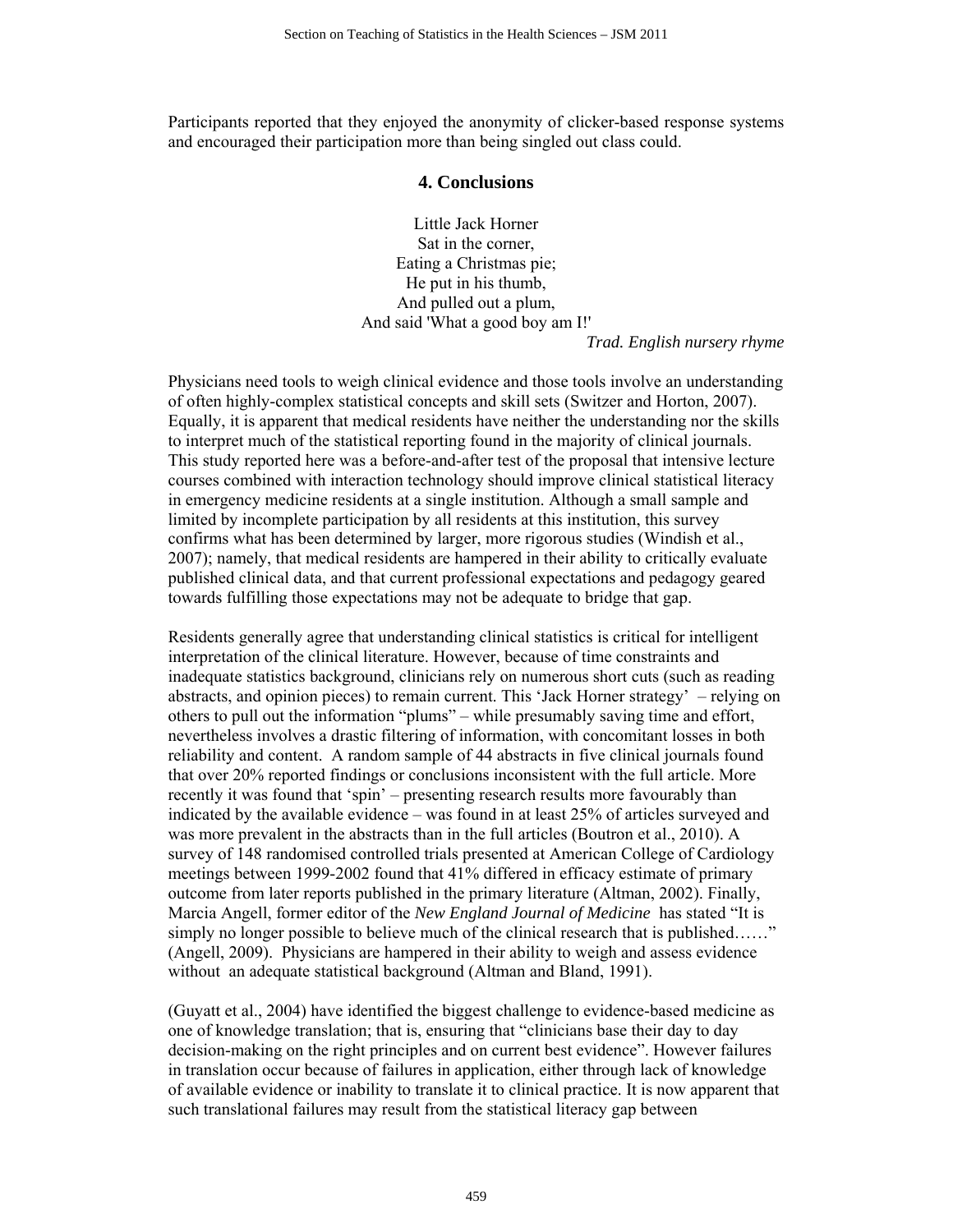expectations defined by CORD and ACGME, and the reality of resident educational background. It is easy to underestimate the prevalence of limited statistical literacy among even well-educated and motivated individuals; as a consequence it is also easy to over-estimate the ability of physicians to understand the information they are given. The fundamental issue appears to be one of statistical literacy, in which case there will need to be a profound shift in instructional emphasis. Instruction of core statistical topics appropriate for students majoring in the quantitative sciences may be neither appropriate or logistically feasible if the goal is the development of increased statistical literacy (Gal, 2002, 2003), especially in a highly-selected population of trainee physicians. Consequently, it is critical to understand exactly what the primary needs of residents are

Statistical literacy for adults as (as opposed to students actively learning statistics) has been proposed to refer to ability to first, 'interpret and critically evaluate statistical information, data-related arguments' encountered in different contexts, and second 'to discuss or communicate their reactions to such statistical information (Gal, 2002, 2003); that is data awareness, comprehension and interpretation. Physicians are unlikely to value clinical statistics training or see it as clinically relevant unless it can be shown how it can be immediately applied in clinical practice. Motivation to learn clinical statistics can only come from the appreciation that clinical data are a part of current everyday practice, clinical data are often misused, resulting in misinformation and possible harm, and clinical decisions made based on data can have a strong impact on practice and patient outcome. Appropriate instructional formats should probably be re-framed, not in the context of mathematical subject matter but in such a way that participants can use statistical thinking on problems containing data, and appreciate the role of statistics in decision making (Schield, 2010). Therefore, specific content in their daily clinical education must refer to publications of relevant trials and other studies to show how research methods integrate with clinical practice. To make this framework 'operational' in the instructional setting, the instructors should devise suitable tasks, such as miniquizzes for comprehension assessment, or assigning a patient-based case scenario with the appropriate literature references to support or refute diagnostic or therapeutic claims. Finally the instructing statistician should be attuned to possible limitations in statistical literacy among health care professionals in the audience, then modify communication methods appropriately to match the needs of those individuals.

#### **Acknowledgements**

This project was supported through the generosity of Virginia Commonwealth Uuniversity Center for Teaching Excellence (CTE) Small Grants Program, and the cooperation of Drs. T Evans and D Franzen, Emergency Medicine, VCU Medical Center. Special acknowledgements to Dr. Philip Sedgwick, St George's, University of London, for the brilliant BMJ *Endgames,* examples from which provided essential teaching material for this project. Parts of this work were presented at the 2011 Joint Statistical Meetings (Teaching Statistics in Health Sciences), Miami Beach FL.

#### **References**

Altman, D. G. 2002. Poor-quality medical research: What can journal do? JAMA 287: 2765-2767.